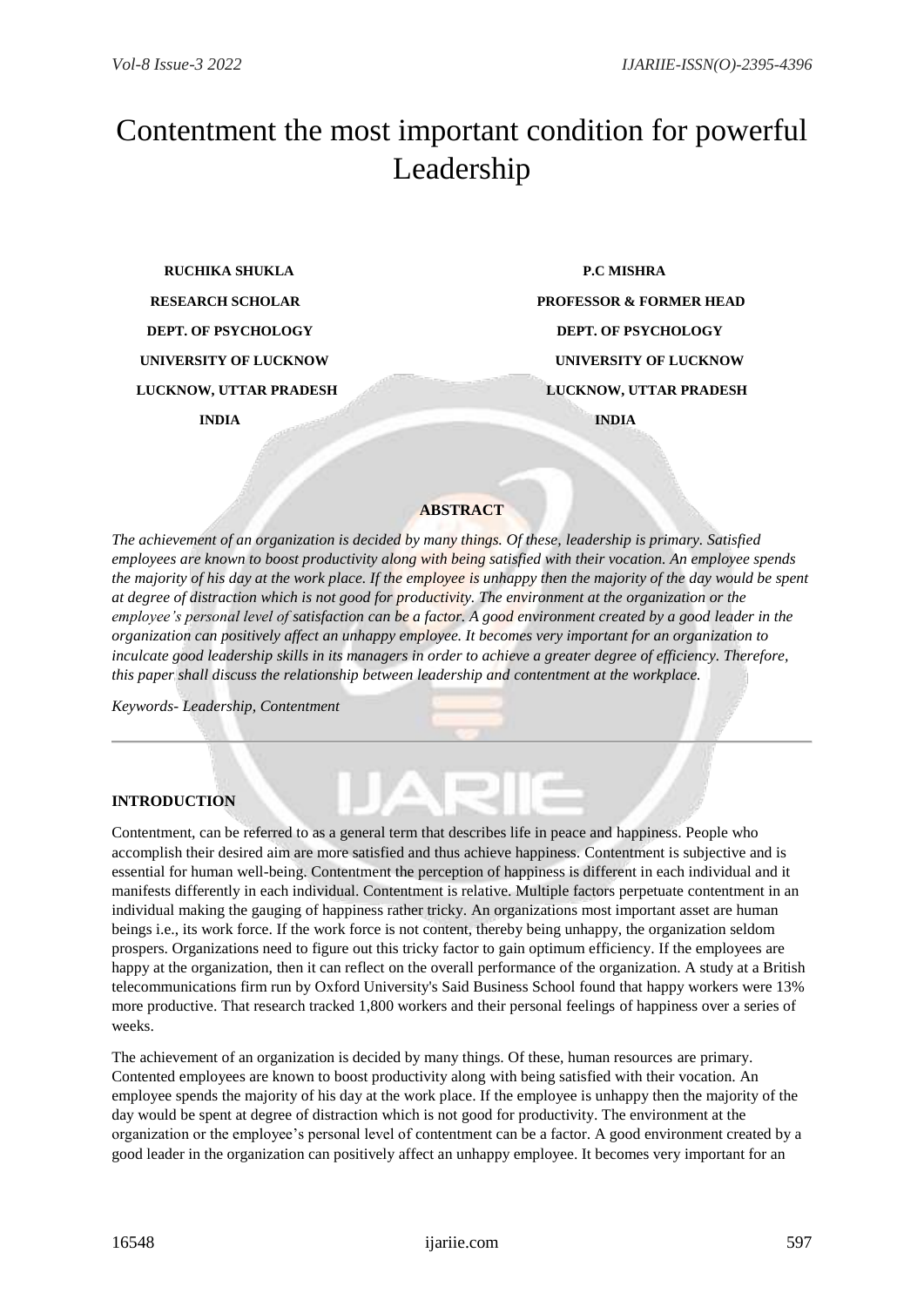organization to inculcate good leadership skills in its managers in order to achieve a greater degree of efficiency. Therefore, this paper shall discuss the relationship between leadership and Contentment at the workplace.

## **LITERATURE REVIEW**

A positive response that affects life satisfaction in a human being can be defined as Contentment. Contentment is a result of feeling good and a positive attitude towards things (Jain, 2012). Contentment means a feeling of wellbeing that puts a spring of the stride of an individual, making the individual approach difficulty with a positive attitude. The individual feels content and is thereby less likely to give into negative emotions. Individuals experiencing contentment are known too more outgoing and socially active. Contented individuals are known to offer help to others in comparison to individuals who identify with being unhappy. Contented individuals are more likely to influence individuals around them positively. Contented individuals are a picture of both mental and physical health. Contentment is a perceived as a positive emotion. If the individual is Content at work, then work is associated with a positive emotion. Such an employee who looks at work in a positive light, is likely to be satisfied at the workplace. This employee will be able to manage his tasks with a greater efficiency which will result in more happiness and satisfaction vis-à-vis work (Pryce-Jones, 2010). Contentment at work is not only dependant on the individual but is also greatly affected by the work environment and the relationship with the co-workers. The other factors that affect an individual's c0ontentment at work, outside of his personal mental wellbeing, are remunerations, bonus, appreciation, degree of autonomy and camaraderie etc. Effective and good leadership at the work place can provide a boost to the employee and help him achieve happiness at work. Good leadership is multi-faceted and has a strict definition. The roles and functions of a leader are subject to change according to the task at hand, the organization being catered to and the individual being dealt with.

A good leader is a holy grail that is sought after by all organizations. Be it the armed forces or a small-time startup, the legend of a great charismatic individual changing the course of history are plenty. An effective leader enjoys a position of influence and importance in an organization. The quality of leaders in an organization reflects positively on the reputation of the organization. The behaviour of a leader is directly proportional to the performance of an organization. The efficient the leader the more efficient the organization. An efficient leader directly affects the efficiency of the employees thereby having a direct effect on the overall performance of the organization. Therefore, the skills that define a good leader are much greatly coveted by all organizations. There are different theories about leadership traits. Leaders are theorized to be born leaders or nurtured leaders depending upon many factors such as physical traits, imposing personality, skills, knowledge, can-do attitude and people skills. Effective leaders are those who can see beyond the immediate needs and plan ahead. A good leader is a person with a plan for success. Leadership is predicting what is needed in the future and being prepared for all eventuality.

According to, there are three theories propounding the way to be an efficient leader. They are as follows:

- (i) **Trait Theory.** It propounds that leadership traits are inherent. Some employees will adorn the leadership mantle and will inspire and encourage others to act,
- (ii) **The Great Event Theory**. It states that the leader rises to the occasion. When the situation arises, the leader will react according to it, and
- (iii) **Transformational Leadership Theory.** This theory says that leadership skills can be learned. It states that unlike born leaders and reactionary leaders; leadership can be taught and any individual can choose to become a leader and acquire the necessary skills.

#### **PROBLEM STATEMENT**

Every individual wants to achieve some semblance of contentment in life. As per Gavin da mason (Gavin, 2004), to achieve happiness, an individual must work for an organization that is capable of providing the individual the means to achieve the desired happiness. The support structure that the organization provides to boost an employee's contentment is important. The Contentment of an employee is also based on the relationship that exists between him and his employer. The quality of formal or informal interaction between the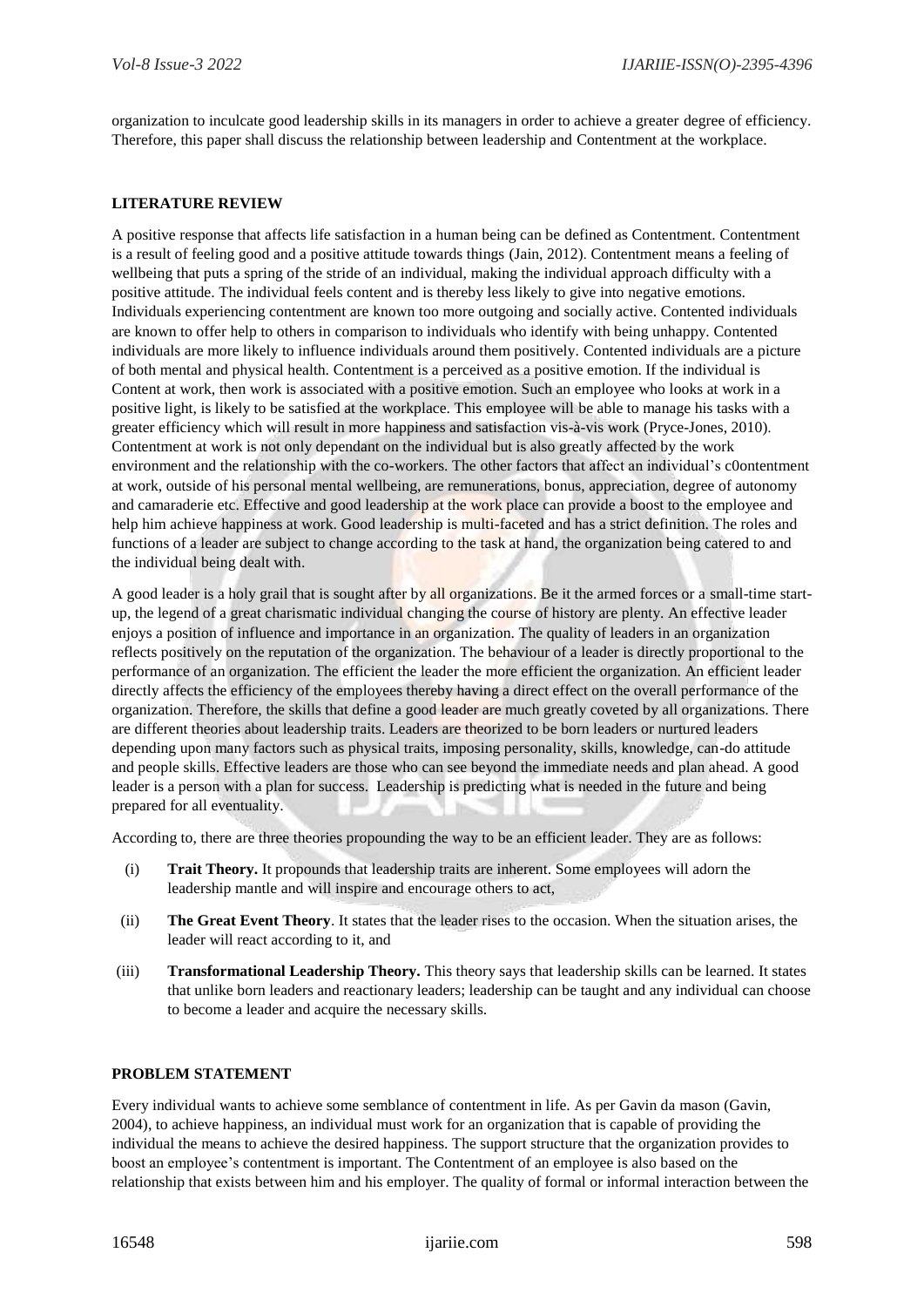employer and the employee directly affects the employee's level of happiness. Despite this we constantly find that employees are generally unhappy with the behaviour of their employer and generally complain about being mistreated (Arnetz, 1999). So much so that employees have reported their employers being outright rude to them when they do not achieve a desired target. This can be seen as a negative event and serves as negative reenforcement to the employee when similar circumstances arise. This results in unhappiness and decrease in motivation. It is found that employees are unhappy when their ideas are ignored, there is a major communication gap between the employee and the employers, there is no framework for worker benefits and when the employees feel underappreciated. A leader in an organization shouldn't let the employees feel any of the above. A leader ought to lead by example, be fair, empathetic, inspiring and realistic. A leader in the organization not exhibiting such qualities contributes to a lack of morale in the work force. It is imperative that the leader ensures positive action in a rational and cautious manner. This study was conducted to look closely at the relationship between the leadership qualities that boost employee happiness.

#### **METHODOLOGY**

To observe the effect of leadership on contentment of the employees, an open-ended questionnaire was given to 300 employees in an organization. These employees were selected at random for better results. The questionnaire asked the employees to list the qualities they desired in a leader figure that would boost the happiness at the work place. The focus group of 300 employees were randomly selected employees of a Sahara India organization. They were then given an open-ended questionnaire. The questions specifically catered to the leadership qualities that would boost employee happiness at work.

#### **RESULTS**

Upon analysing the results, it was discovered that the factor of leadership scored the highest (86 points), in the employees' recommendation for boosting contentment at the work place. The employees desired a leader with a good character. The respondents wanted the individual to be mature. The employees desired the individual to have a dynamic style of leadership which changed as per the situation. The leader was expected to be selfless and caring. The employees wanted a leader to look after the welfare of the work force. A compassionate and considerate leader was also well desired. A leader who seeks personal gain and fame was undesirable to the respondents. An overly assertive or show-off individual was not leadership material according to the employees. A rude and boisterous leader was disliked by the respondents. Upon more analysis of the results, it was found that if the leader listened more to the employees that would make him a better leader. A high enough score of 12 points was attributed to a leader who was a good listener. The employees stated that a leader who is a good listener would be open to new ideas and feedback. Moreover, a leader who listens to his employees would be more aware of the problems that the employees face and will therefore be in a better position to make them happy.

The results also indicate that the employees lean towards a leader who employs a supportive approach towards the employees. The leader shouldn't put achieving targets over the wellbeing of the work force. This was clear when the respondents stated that personal traits like compassion, etiquette, respect, tolerance, being considerate and empathy, in a leader would make them contented.

A leader with the above personality traits was desired by the employees. They stated they would be much happier working under a leader with these traits as opposed to one who lacks these personality traits. There is a strong correlation between traits of leadership and affecting the contentment level of the employees. The leaders who are despotic in nature and are merely task masters cause a decrease in employee contentment. Such leaders make the employees feel cornered and under immense pressure. This makes the employee feel underappreciated and eventually forces him to migrate. This was apparent in the results as the respondents didn't lean towards autocratic and aggressive leadership traits. A more perceptive and calmer leader was favoured over a boisterous and rude one. A leader who was compassionate and welfare oriented was favoured by the respondents. The respondents seemed willing to work harder for such a leader. A charismatic leader who is dynamic in his work approach and has individual-cantered thinking inspired commitment amongst the employees (Bass, 1985). Such employees who were satisfied with their leader were contented in their organization and willingly made more effort for the organization.